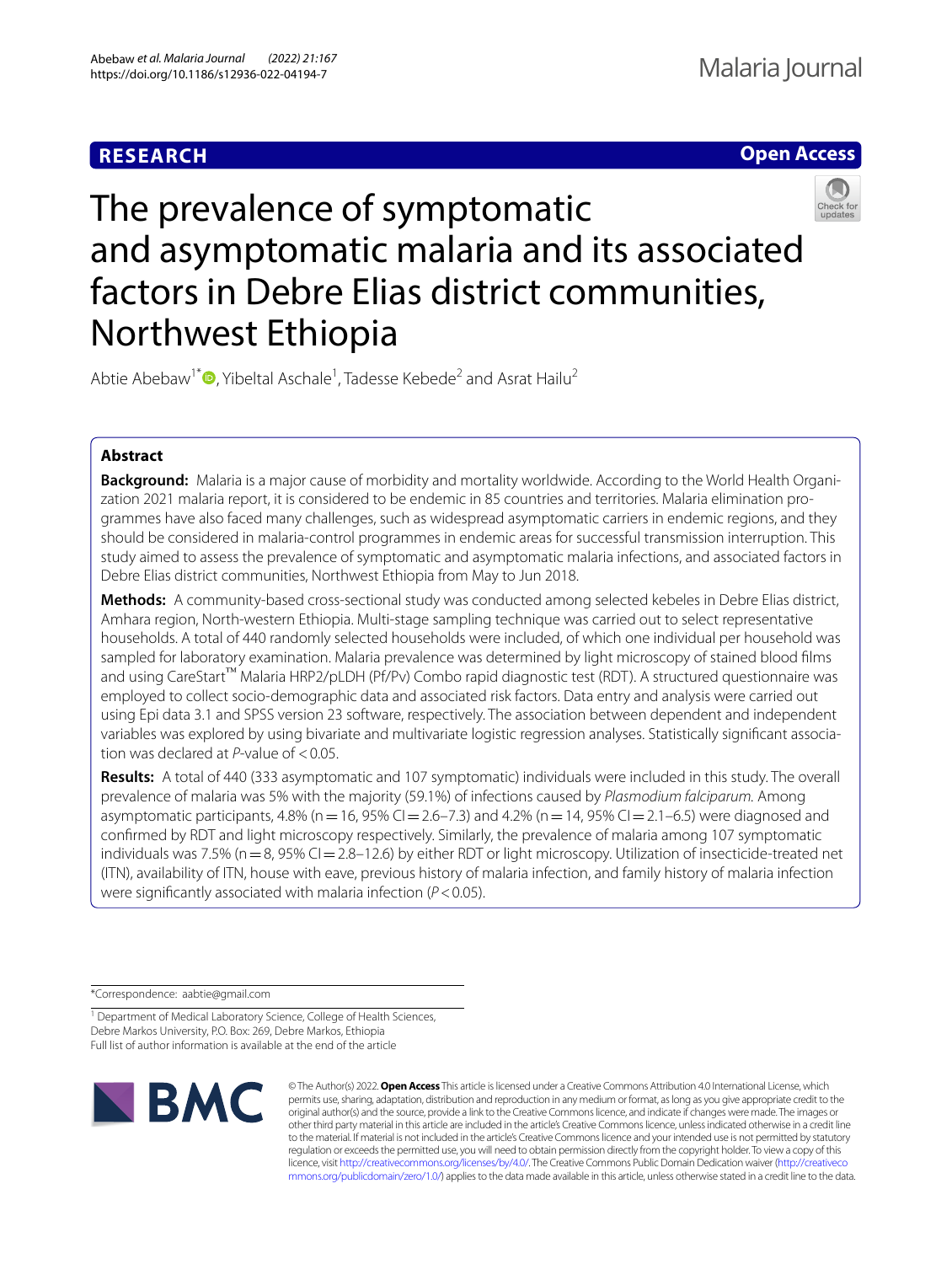**Conclusion:** In this study, the prevalence of asymptomatic and symptomatic malaria was moderate. Screening of both symptomatic and asymptomatic malaria in the community is very important to scale up intervention programmes.

**Keywords:** Prevalence, Symptomatic malaria, Asymptomatic malaria, Debre Elias

# **Background**

Malaria is a vector-borne life-threatening disease caused by protozoan parasites of the genus *Plasmodium* and transmitted by female *Anopheles* mosquitoes. There are four diferent human malaria species; namely *Plasmodium falciparum*, *Plasmodium vivax*, *Plasmodium malariae*, and *Plasmodium ovale*, but they difer in many aspects of their biology and geographic distribution. Among them, *Plasmodium falciparum* and *Plasmodium vivax* are the most prevalent [[1](#page-8-0)]. A fifth species, *Plasmodium knowlesi*, which causes malaria in macaque monkeys has recently been reported to infect humans in Southeast Asia [[2\]](#page-8-1).

The clinical manifestation of *Plasmodium* infection varies from asymptomatic to severe and fatal malaria [[3\]](#page-8-2). The disease may result in death or serious morbidity including impaired consciousness, respiratory distress, hypoglycaemia, and jaundice which result in admission to intensive care or prolonged hospital stay [\[1](#page-8-0), [4\]](#page-8-3). Asymptomatic malaria infections likely serve as an important parasite reservoir by maintaining parasite transmission [\[5](#page-8-4), [6\]](#page-8-5). Parasites from asymptomatic carriers are more infectious to the *Anopheles* mosquito [[7\]](#page-8-6) and a major source of gametocytes for local mosquito vectors, contributing to the persistence of malaria transmission [[5](#page-8-4)].

In Ethiopia, malaria is one of the most common diseases which causes high morbidity and mortality [\[8](#page-8-7)]. It is prevalent in over 75% of the country's area with altitudes below 2000 m, and 68% of the total population is at risk [[8,](#page-8-7) [9\]](#page-8-8). *Plasmodium falciparum* and *Plasmodium vivax* are dominant *Plasmodium* species accounting for almost 60% and 40% of all cases, respectively. Whereas, *Plasmodium malariae* and *Plasmodium ovale* are rare and both account for less than 1% of all confrmed malaria cases. The major malaria vector incriminated in Ethiopia is *Anopheles arabiensis* followed by *Anopheles pharoensis*, *Anopheles funestus* and *Anopheles nili* [\[8](#page-8-7), [10,](#page-8-9) [11](#page-8-10)]. Malaria mostly afects the population during planting and harvesting seasons when there is the greatest need for agricultural work. This leads to a heavy economic burden which can adversely affect the struggle against poverty [\[8](#page-8-7), [9\]](#page-8-8). During epidemics, health facilities are overwhelmed with patients, and many resources are diverted to deal with the emergency [[8](#page-8-7)]. A total of 1,848,231 cases and 173 deaths were reported globally due to malaria in 2020 [[1\]](#page-8-0).

Malaria control and elimination are becoming difficult in many countries including Ethiopia due to the presence of asymptomatic carriers, the emergence of insecticide resistance vectors and drug resistance *Plasmodium* species, and the lack of sustainable and predictable funds [\[1](#page-8-0), [12\]](#page-8-11). Even if malaria prevalence declined globally, about 241 million malaria episodes (increases by 14 million from the previous year) and 627,000 deaths (increased by 12% from the previous year) occurred worldwide in 2020 with the vast majority of cases (95%) and 96% of malaria death occurring in Africa followed by South-East Asia. Most of this increase comes from countries in the World Health Organization (WHO) African Region [[1\]](#page-8-0).

Nonetheless, most studies on malaria focused on clinical manifestations, severity, and complication aiming to investigate and address the principal cause of malariarelated deaths. Data from health institutions represent a fraction of the entire infected population. Areas of high endemicity are at risk of asymptomatic malaria infection [[13\]](#page-8-12). Asymptomatic malaria infections are typically detected through active surveillance [[3](#page-8-2)]. In endemic areas, four to fve asymptomatic carriers are found for every symptomatic malaria case [\[14\]](#page-8-13). Moreover, a small percentage of infected persons is sufficient to re-start malaria transmission in regions where there is a seasonal and low transmission of malaria [[13](#page-8-12), [15\]](#page-8-14).

The national malaria strategic plan of Ethiopia aims to achieve nationwide malaria elimination by 2030 [\[9](#page-8-8)]. To achieve this goal, identifying both types of infections in the communities and treating them with appropriate anti-malarial drugs is very important for efective malaria control and prevention programmes [[15](#page-8-14)[–17](#page-8-15)]. Identifying symptomatic infections among diferent sex and age groups and promptly treating them with appropriate anti-malarial drugs is necessary for efective malaria control and prevention programmes [\[15–](#page-8-14)[17\]](#page-8-15). However, for a longer-term and protracted impact, tackling the transmission of malaria from asymptomatic infections is essential. Asymptomatic malaria is recognized as an obstacle to malaria elimination. Despite some studies on asymptomatic malaria are done in diferent parts of Ethiopia but usually focus on children, pregnant women, and falciparum species only. Hence, knowledge of the current prevalence of symptomatic and asymptomatic malaria and its associated risk factors in the communities has paramount importance to scale up intervention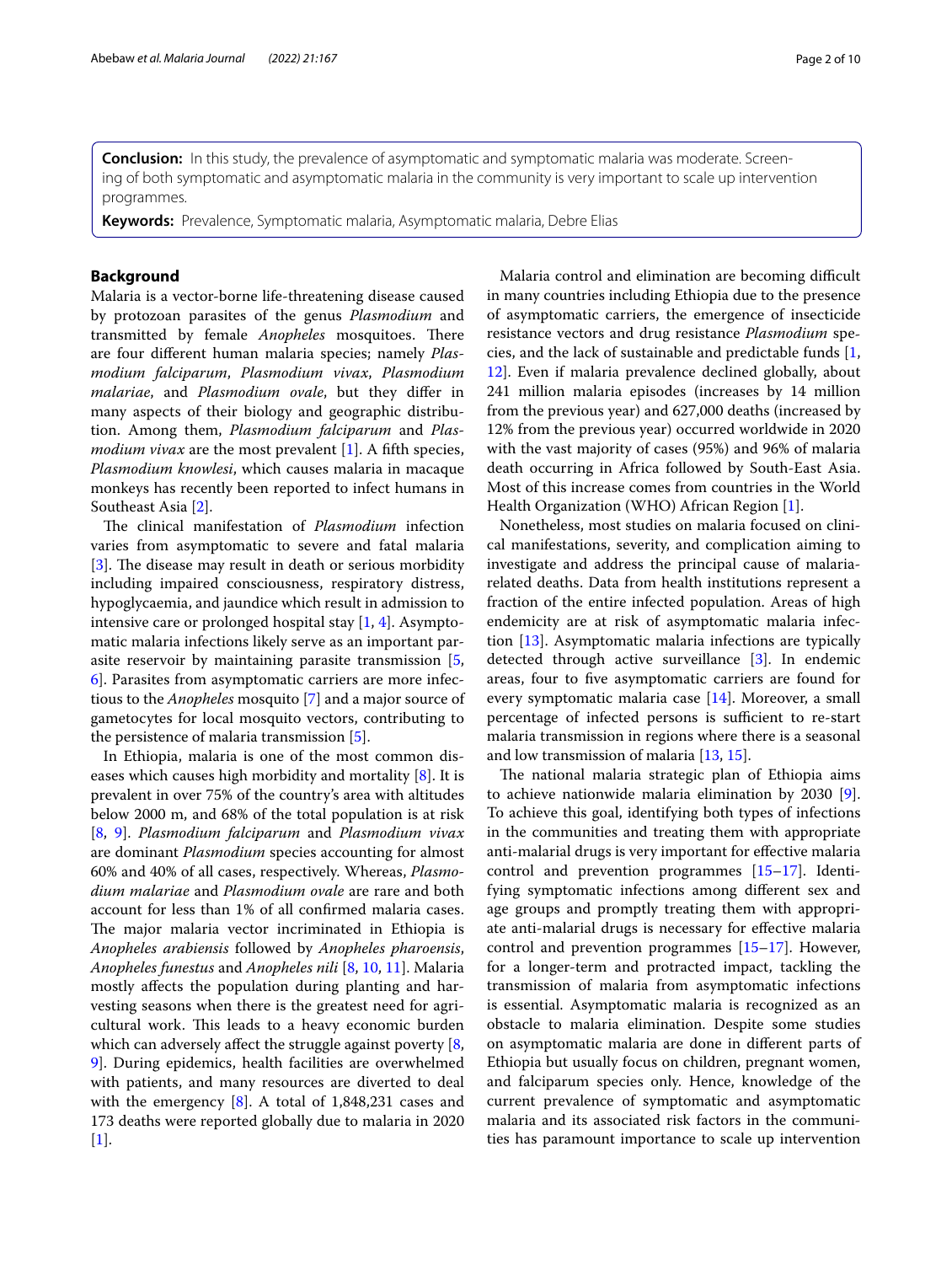programmes. There is no documented study done in Debre Elias district. Therefore, this study aimed to assess the prevalence of symptomatic and asymptomatic malaria and associated factors in Debre Elias district communities.

# **Study area**

The study was conducted in Debre Elias district, East Gojjam zone, Amhara region, North West Ethiopia. Debre Elias town is located 340 km northwest of Addis Ababa, the capital city of Ethiopia. Debre Elias is bordered in the South and West by Abay (Blue Nile) River which separates it from the Oromia region, in the Northwest by the West Gojjam zone, in the North by Machakel district and in the East by Gozamin district. The altitude of the district ranges from 800 to 2200 m above sea level and receives a mean annual rainfall of 1150 mmHg. The average daily temperature ranges from 18 to 27 °C. Based on the 2007 census result which is conducted by the Central Statistical Agency of Ethiopia, the district has a total population of 82,150. From this, 41,109 and 41,041 were men and women, respectively. Regarding geographical distribution, nearly one-tenth (9.65%) of the total population were urban inhabitants [\[18\]](#page-8-16). Debre Elias district has reported malaria every week and was identifed as one of the malarious area by the East Gojjam zonal health office. The district has 15 rural *kebeles* (the lowest administrative unit in Ethiopia), of which seven are malarious.

#### **Study design and period**

A community-based cross-sectional study was conducted from May to June 2018 among selected kebeles in Debre Elias district.

# **Population**

All family members living in the selected households and present during data collection were included in the study. Individuals who were taking anti-malarial therapy or who had been treated with anti-malarial drugs within the past 1 month before enrollment were excluded.

#### **Sample size determination**

The sample size was determined by using a formula for a single population proportion. Since there was no study conducted in the area, a 14.5% prevalence was taken from a previous study conducted in Pawe, Benishangul-Gumuz Region, Ethiopia [[19\]](#page-8-17), with the margin of error (d) at 5%, and a design efect of 2 which gives a sample

size of 382. By considering 15% non-response rate the total sample size becomes 440.

#### **Sampling techniques and procedure**

A multi-stage sampling technique was used to select the representative sample size. Three out of seven malarious kebeles (Guay, Chago, and Genet) were selected randomly using a lottery method. To determine the proportional sample size for each selected kebele, the recent demographic registration of households available at the local administration was used. Based on the number of households, the estimated sample size was proportionally distributed to the selected three Kebeles; for Guay: 189, Chago: 93, and Genet: 158 households. Each household was selected using a systematic random sampling technique. Finally, one individual among the selected household members who were volunteers was selected randomly using a lottery method.

# **Data collection and management**

#### **Socio‑demographic data collection**

Socio-demographic and other associated factors (Additional fle [1](#page-8-18): Table S1) were collected by trained health professionals using a pre-tested structured questionnaire (modifed from a malaria indicator survey household questionnaire  $[20]$  $[20]$ . The questionnaire was initially prepared in English and translated into Amharic language (national language). Body temperature and other clinical manifestations were examined by senior health officer to identify symptomatic and asymptomatic individuals. This examination was carried out after the selection of individuals from households.

# **Blood sample collection**

Blood samples were taken from each participant aseptically by fnger prick using a disposable sterile lancet from each participant. The samples were then used for malaria examination using RDT (CareStart<sup>TM</sup>Malaria HRP2/pLDH (Pf/Pv) Combo) and to prepare thick and thin blood smears for microscopic examination (Giemsa staining).

### **Blood flm examinations**

For each participant, thick and thin blood flms were prepared directly from fnger-prick blood on the same slide and labeled with a unique code. The thin blood smears were fixed with methanol for 30 s. Then, smears were stained with 3% Giemsa solution for 30 min after being air-dried. Following the standard protocols, the stained smears were examined with a light microscope by oil immersion  $(100\times)$  objective to detect the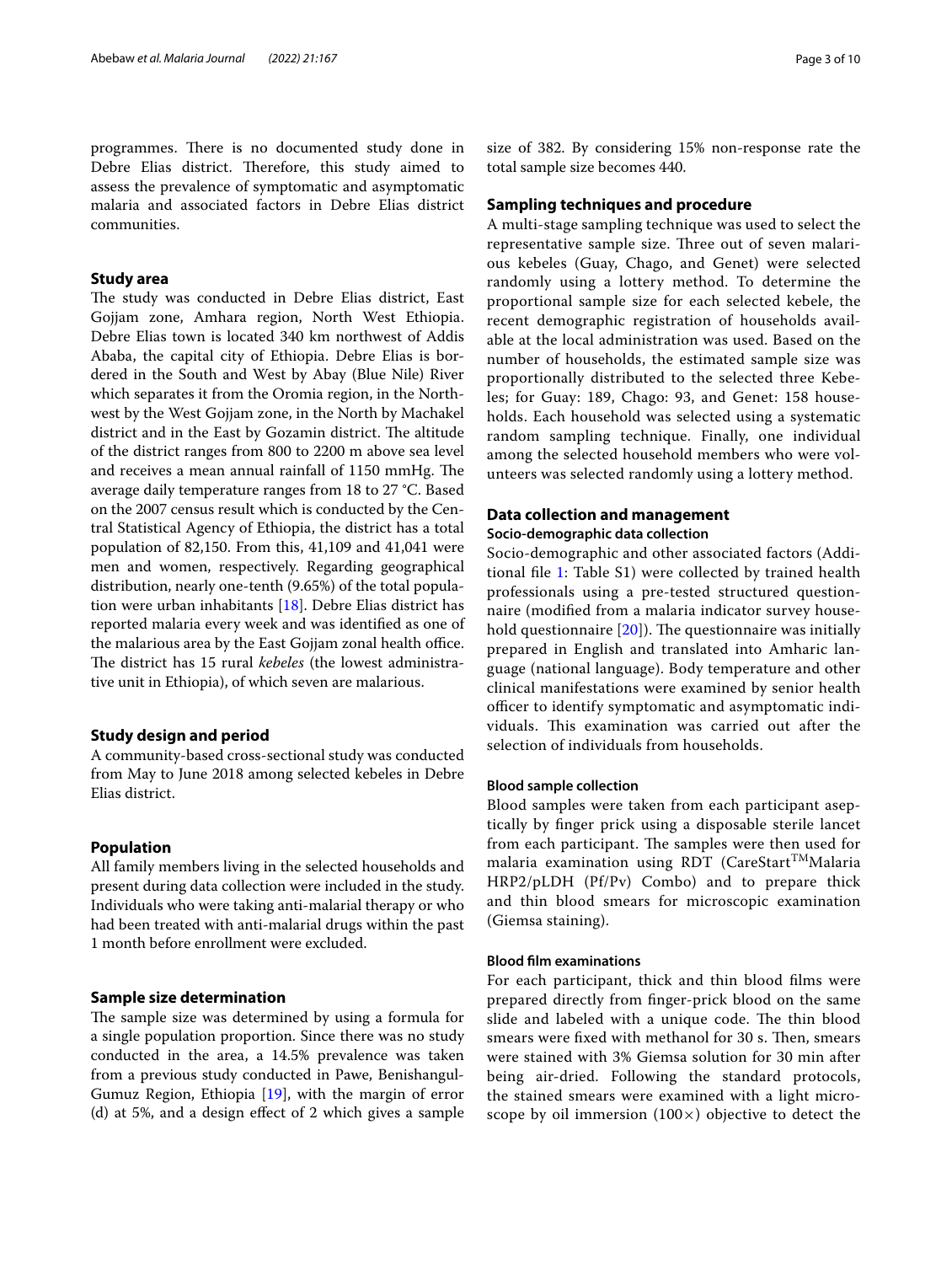presence of malaria parasites. The results were classifed qualitatively as either negative (no malaria parasite seen), positive for specifc *Plasmodium* species, or mixed infection. At least 100 high power fields  $(100 \times$ objective) were examined before reporting a negative result [\[21\]](#page-8-20).

#### **CareStartTMMalaria HRP2/pLDH (Pf/Pv) Combo**

This test was performed according to the manufacturer's instructions (Access Bio, Inc., Addis Ababa, Ethiopia). The kit was labelled with the respective sample code and 5 μl of whole blood specimen was added to the sample well of the test device. Two drops of lysis bufer were added into the buffer well to lyse the cells, release the antigen and facilitate antibody recognition. The RDT test results were then read after 20 min and interpreted as negative or positive for *Plasmodium falciparum*, *Plasmodium vivax*, or mixed.

#### **Operational defnitions**

Symptomatic malaria: the presence of malaria related symptoms (fever i.e., axillary temperature  $\geq 37.5$  °C, chills, headache, vomiting, joint pain) within the past 2 days and at the time of examination and the presence of malaria parasites in blood [[13](#page-8-12), [22,](#page-8-21) [23](#page-8-22)].

Asymptomatic malaria: absence of malaria related symptoms within the past 2 days and at the time of the survey, and the presence of malaria parasites in blood [[24,](#page-8-23) [25](#page-8-24)].

### **Quality control**

The quality of the questionnaire was assessed by conducting a pre-test before the data collection period. To ensure maximum participation, households with absentees at the frst visit were revisited for the second time on the next day. All the test procedures and the interpretation of results were accomplished based on standard operating procedures (SOP).

# **Data analysis and interpretation**

Data were entered and cleaned using Epi-Data 3.1 version whereas the analysis was conducted by using the statistical package for social sciences (SPSS) version 23 software. Descriptive statistics were used to give a clear picture of dependent and independent variables. The frequency distribution of the variables was worked out and the association between dependent and independent variables was explored by using bivariate and multivariate logistic regression analysis. Those variables associated with the outcome variable in bivariate logistic regression analysis (*P*-value of <0.25) were further subjected to multivariate analysis to control possible confounders. Statistically signifcant association was declared at *P*-value of <0.05. Finally, the fndings of the study were presented in text and table as appropriate.

# **Results**

# **Socio‑demographic characteristics**

A total of 440 study participants were included in this study. Of this, more than half (54.3%) were females. The mean age of the participants was  $25.98 \ (\pm 16.328)$ SD) years with an age range of  $1-80$  years. The  $5-14$ age group accounted for about a quarter (24.8%) of the participants. All of the study participants were Orthodox Christian followers. Of the total study participants, 82.2% (n = 362) were farmers, 37.5% (n = 165) were unable to read and write and  $53.9\%$  (n=237) were single. About 264 (60%) of them have access to mass media. The average family size was 4.92 with a range of 1–9. The majority  $(55.9%)$  of individuals had a family size of  $4-6$  (Table [1](#page-4-0)).

# **Symptomatic, asymptomatic, and overall malaria prevalence**

From a total of 440 study participants, 333 (75.7%) were asymptomatic and the rest 107 (24.3%) were symptomatic. The overall prevalence of malaria diagnosed by microscopy and RDT was 5% ( $n=22$ , 95% CI=3-7) and 5.5%,  $(n=24, 95\% \text{ CI} = 3.2-7.5)$ , respectively. The prevalence of malaria among asymptomatic individuals was 4.8% (n = 16, 95% CI = 2.6–7.3) and 4.2%, (n = 14, 95%  $CI = 2.1 - 6.5$ ) by RDT and light microscopy respectively. The prevalence of symptomatic malaria was 7.5%, (n = 8, 95% CI = 2.8–12.6) as diagnosed by either RDT or light microscopy (Table [2\)](#page-4-1).

The respective relative proportion of *Plasmodium falciparum* and *Plasmodium vivax* was 57.1%)  $(n=8)$ and 42.9%)  $(n=6)$  among parasitologically confirmed asymptomatic malaria cases. Among the 8 symptomatic individuals found in the survey, *Plasmodium falciparum* accounted for 62.5% ( $n=5$ ), and the rest three (37.5%) were due to *Plasmodium vivax* confrmed by either RDT or microscopy (Table [3](#page-5-0)).

# **Malaria associated factors analysis**

From a total of 440 households, 94.3% (415) owned at least one ITN (Additional file [1](#page-8-18): Table S1). The average number of ITNs was  $2.44 \ (\pm 0.805 \ SD)$  per household with a range of 1–9. One hundred thirty-one households had less than 0.5 ITN per individual and 284 had  $\geq$  0.5 ITN per individual. Out of the screened participants, 341 (82.2%) reported they had slept under ITNs daily, 42 (10.1%), occasionally and 32 (7.7%) did not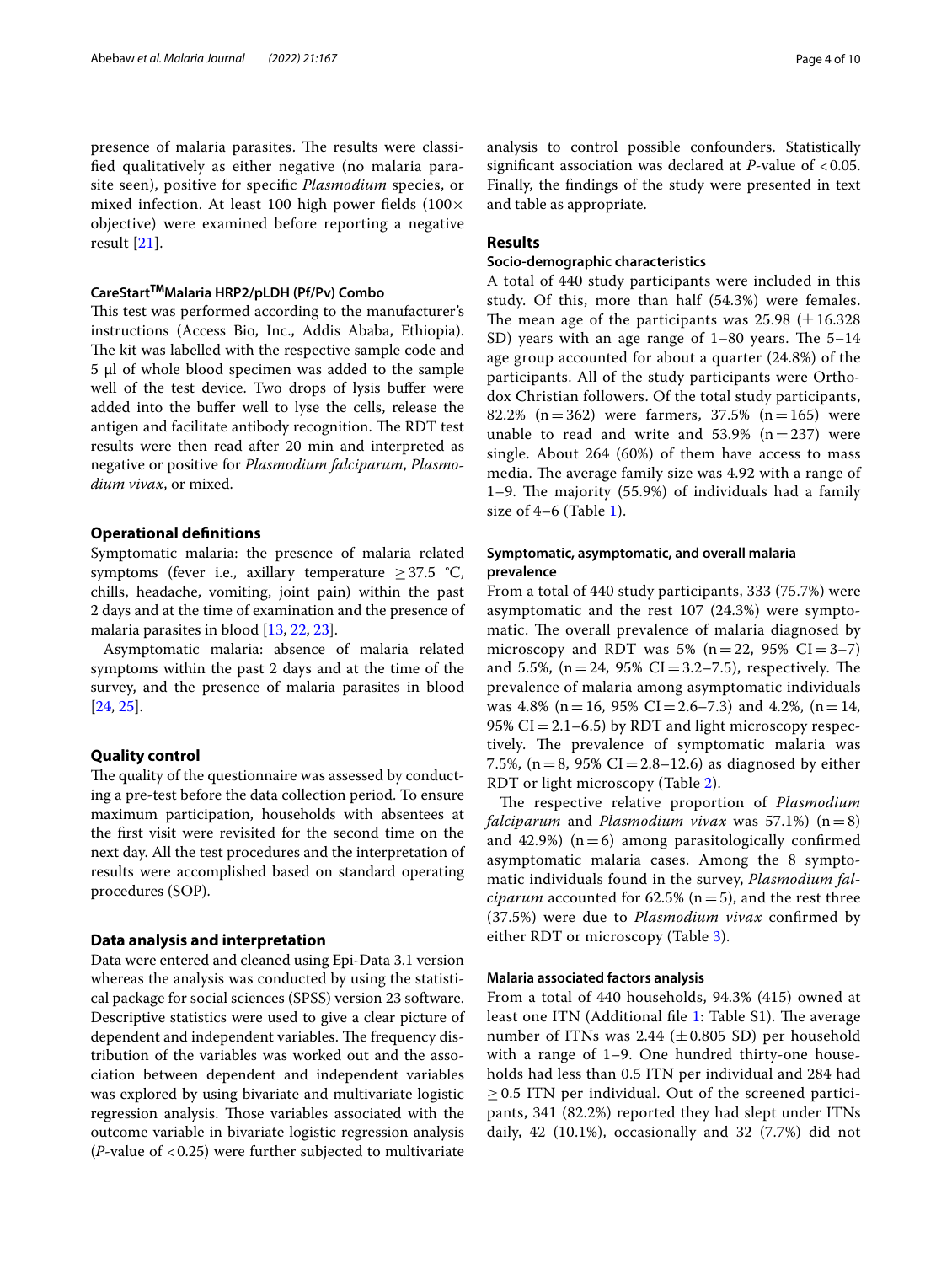| Variables             | Guay ( $n = 189$ ) | Chago ( $n = 93$ ) | Genet ( $n = 158$ ) | Total number (%) |  |
|-----------------------|--------------------|--------------------|---------------------|------------------|--|
|                       | Number (%)         | Number (%)         | Number (%)          |                  |  |
| Sex                   |                    |                    |                     |                  |  |
| Male                  | 91 (48.1)          | 39 (41.9)          | 71 (44.9)           | 201 (45.7)       |  |
| Female                | 98 (51.9)          | 54 (58.1)          | 87 (55.1)           | 239 (54.3)       |  |
| Age group             |                    |                    |                     |                  |  |
| < 5                   | 9(4.8)             | 6(6.5)             | 7(4.4)              | 22(5.0)          |  |
| $5 - 14$              | 46 (24.3)          | 21(22.6)           | 42 (26.6)           | 109 (24.8)       |  |
| $15 - 24$             | 36(19)             | 29 (31.2)          | 37(23.4)            | 102 (23.2)       |  |
| $25 - 34$             | 26 (13.8)          | 15(16.1)           | 30 (19)             | 71(16.1)         |  |
| $35 - 44$             | 41(21.7)           | 13(14)             | 30(19)              | 84 (19.1)        |  |
| $45 - 54$             | 8(4.2)             | 5(5.4)             | 5(3.2)              | 18(4.1)          |  |
| $\geq$ 55             | 23(12.2)           | 4(4.3)             | 7(4.4)              | 34(7.7)          |  |
| Marital status        |                    |                    |                     |                  |  |
| Single                | 92 (48.7)          | 57(61.3)           | 88 (55.7)           | 237 (53.9)       |  |
| Married               | 84 (44.4)          | 32 (34.4)          | 66 (41.8)           | 182 (41.4)       |  |
| Divorced              | 13(6.9)            | 0                  | 4(2.5)              | 17(3.9)          |  |
| Widowed               | $\circ$            | 4(4.3)             | $\mathsf{O}\xspace$ | 4(0.9)           |  |
| Educational status    |                    |                    |                     |                  |  |
| Cannot read and write | 74 (39.1)          | 34 (36.6)          | 57(36.1)            | 165 (37.5)       |  |
| Read and write        | 57(30.2)           | 34 (36.6)          | 47 (29.7)           | 138 (31.4)       |  |
| 1-8th grade           | 42 (22.2%)         | 18 (19.3)          | 32(20.3)            | 92 (20.9)        |  |
| $\geq$ 9th grade      | 16(8.5)            | 7(7.50)            | 22 (13.9)           | 45 (10.2)        |  |
| Occupational          |                    |                    |                     |                  |  |
| Civil servant         | 7(3.7)             | 2(2.2)             | 4(2.5)              | 13(3.0)          |  |
| Farmer                | 145 (76.7)         | 80 (86)            | 137(86.7)           | 362 (82.2)       |  |
| Merchant              | 37 (19.6)          | 11(11.8)           | 17(10.8)            | 65 (14.8)        |  |
| Family size           |                    |                    |                     |                  |  |
| $\leq 3$              | 51 (27)            | 24 (25.8)          | 35 (22.2)           | 110 (25.0)       |  |
| $4 - 6$               | 102 (54)           | 52 (55.9)          | 92 (58.2)           | 246 (55.9)       |  |
| $\geq 7$              | 36(19)             | 17(18.3)           | 31 (19.6)           | 84 (19.1)        |  |

<span id="page-4-0"></span>

| Table 1 Socio-demographic characteristics of the participants, Debre Elias district; Northwest Ethiopia, May to Jun 2018 (n = 440) |  |
|------------------------------------------------------------------------------------------------------------------------------------|--|
|------------------------------------------------------------------------------------------------------------------------------------|--|

<span id="page-4-1"></span>**Table 2** Prevalence of asymptomatic and symptomatic malaria, Debre Elias district; Northwest Ethiopia, May to June 2018

| <b>Individuals</b> | <b>RDT</b>      |              | <b>Microscopy</b> |       | Total                       |  |
|--------------------|-----------------|--------------|-------------------|-------|-----------------------------|--|
|                    | Pos. $n$ $(\%)$ | <b>Total</b> | Pos, n (%)        | Total | Pos. $n$ $\left(\% \right)$ |  |
| Asymptomatic       | 16 (4.8)        | 333          | 14(4.2)           | 333   | 16 (4.8%)                   |  |
| Symptomatic        | 8(7.5)          | 107          | 8(7.5)            | 107   | 8(7.5%)                     |  |
| Overall            | 24(5.5)         | 440          | 22(5)             | 440   | 24 (5.5%)                   |  |

sleep under ITNs. Indoor Residual Spraying (IRS) coverage and frequency were assessed during the survey, but none of the households were sprayed.

# **Multivariate analysis of malaria with associated factors**

Potential malaria associated factors that showed a P-value < 0.25 in the bivariate analysis were entered for multivariate analysis to control confounding factors. Twelve variables (sex, age group, occupation, family size, availability of ITN, ratio of ITN ownership per family size, ITN usage, presence of eave in the house, presence of any hole on the wall, outdoor activities at night, family history of malaria and previous malaria infection) were selected and entered into the backward stepwise multivariate logistic regression model (Additional fle [1:](#page-8-18) Table S1). Four variables (ITN utilization, presence of eave in the house, previous history of malaria infection, and family history of malaria infection) were signifcantly associated with malaria infection  $(P < 0.05)$ .

Individuals who did not use ITN were about 5.5 times more likely to be infected with malaria than those who used it daily  $[AOR = 5.47 (95\% CI = 1.04 - 28.50)].$  Individuals who lived in a house having an eave were about 3.4 times more likely to be infected with malaria than those who lived in a house without an eave  $[AOR=3.35]$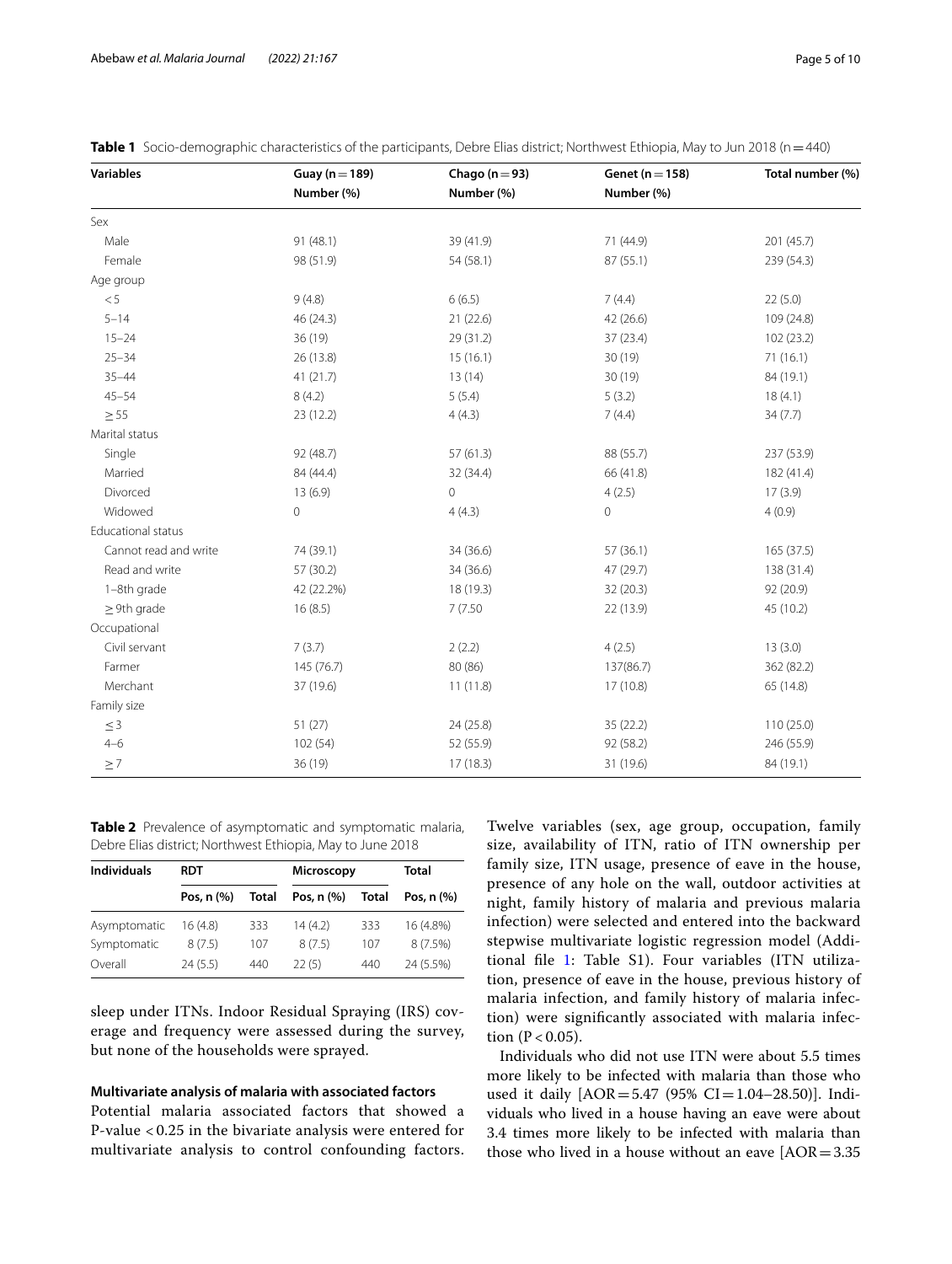| Malaria      | <b>RDT</b> |         |                  | <b>Microscopy</b> |         |                  |
|--------------|------------|---------|------------------|-------------------|---------|------------------|
|              | Pf(%)      | Pv(%)   | <b>Total Pos</b> | Pf(%)             | Pv(%)   | <b>Total Pos</b> |
| Asymptomatic | 10(62.5)   | 6(37.5) | 16               | 8(57.1)           | 6(42.9) | 14               |
| Symptomatic  | 5(62.5)    | 3(37.5) |                  | 5(62.5)           | 3(37.5) |                  |
| Overall      | 15 (62.5)  | 9(37.5) | 24               | 13 (59.1)         | 9(40.9) | 22               |

<span id="page-5-0"></span>**Table 3** The relative proportion of *Plasmodium* species among confrmed cases by RDT and light microscopy, Debre Elias district; Northwest Ethiopia, May to June 2018

Pf: *P. falciparum*; Pv: *P. vivax*; Pos: positive; RDT: Rapid Diagnosis Test

<span id="page-5-1"></span>**Table 4** Bivariate and multivariate logistic regression analysis of associated factors for malaria, Debre Elias district; Northwest Ethiopia May to June 2018

| <b>Variables</b>                    | Malaria        |     | <b>Bivariate analysis</b> |           | <b>Multivariate analysis</b> |         |
|-------------------------------------|----------------|-----|---------------------------|-----------|------------------------------|---------|
|                                     | Pos            | Neg | <b>COR (95%CI)</b>        | P value   | <b>AOR (95%CI)</b>           | P value |
| Utilization of ITN                  |                |     |                           |           |                              |         |
| Daily                               |                | 334 |                           |           |                              |         |
| Occasionally                        | 5              | 37  | 6.44 (1.94-21.34)         | 0.002     | $4.51(1.21 - 16.79)$         | 0.025   |
| Not using                           | 3              | 29  | $4.93(1.21 - 20.11)$      | 0.026     | 5.47 (1.04-28.50)            | 0.044   |
| Presence of eave in the house       |                |     |                           |           |                              |         |
| Yes                                 | 10             | 65  | $3.85(1.64 - 9.05)$       | 0.002     | 3.35 (1.02-10.93)            | 0.045   |
| No                                  | 14             | 351 |                           |           |                              |         |
| Previous malaria infection          |                |     |                           |           |                              |         |
| Yes                                 | 22             | 139 |                           |           |                              |         |
| <b>No</b>                           | $\mathfrak{D}$ | 277 | $0.05(0.01 - 0.19)$       | P < 0.001 | $0.11(0.02 - 0.58)$          | 0.01    |
| Family history of malaria infection |                |     |                           |           |                              |         |
| Yes                                 | 17             | 98  | 7.88 (3.17-19.55)         | P < 0.001 | 3.87 (1.10-13.61)            | 0.035   |
| <b>No</b>                           |                | 318 |                           |           |                              |         |

*Pos:* positive, *Neg:* negative, *COR:* crude odds ratio, *AOR:* adjusted odds ratio, *CI:* confdence interval

 $(95\% \text{ CI} = 1.02 - 10.93)$ . However, individuals who did not have previous malaria history were 0.89 times less likely to be infected with malaria than those who had a malaria infection history  $[AOR=0.11 (95\% CI=0.02-$ 0.58)]. Moreover, individuals who had a family history of malaria infection were about 3.9 times more likely to be infected with malaria than those who did not  $[AOR = 3.87 (95\% CI = 1.10 - 13.61)]$  (Table [4\)](#page-5-1).

# **Discussion**

# **Prevalence of malaria (symptomatic and asymptomatic malaria combined)**

This study shows that the overall prevalence estimate of malaria infection in the study area was 5% (95%  $CI = 3-7$ ) which is comparable to a study conducted on several regions of Ethiopia  $(4.1\%)$   $[26]$  $[26]$  and the finding from Benna Tsemay district, Southwest Ethiopia (6.1%) [\[27](#page-8-26)]. However, higher prevalence rates have been reported from diferent parts of Ethiopia; such as in Dilla town and the surrounding rural areas, Southern Ethiopia (16%) [[28\]](#page-8-27), and East Shewa Zone, Central Ethiopia (25%) [\[29](#page-9-0)].

The possible reason for the discrepancy might be due to diference in the study period because the two abovementioned studies [\[26](#page-8-25), [29](#page-9-0)] were conducted during the major malaria transmission period whereas the present study was conducted during a minor malaria transmission period which might underestimate the prevalence. In other countries, malaria prevalence rates are even higher, e.g., 41.6% in Nigeria [\[30](#page-9-1)]; 36.3% in Tanzania [\[31](#page-9-2)], and 27.6% in India  $[15]$  $[15]$ . This difference might be due to the diference in the prevalence and burden of malaria in countries. Compared to other endemic countries in sub-Saharan Africa, malaria prevalence in Ethiopia is relatively low. But, countries like Nigeria and Tanzania are among the top countries with the highest number of malaria cases and deaths [[1\]](#page-8-0). In addition, the diference might be due to the diference in the quality of houses, the nature of the study population (i.e. the study conducted in Nigeria and Tanzania was among pregnant women and children, respectively, which are high risk groups due to decline in immunity), sample size and study period. Moreover, the prevalence in this study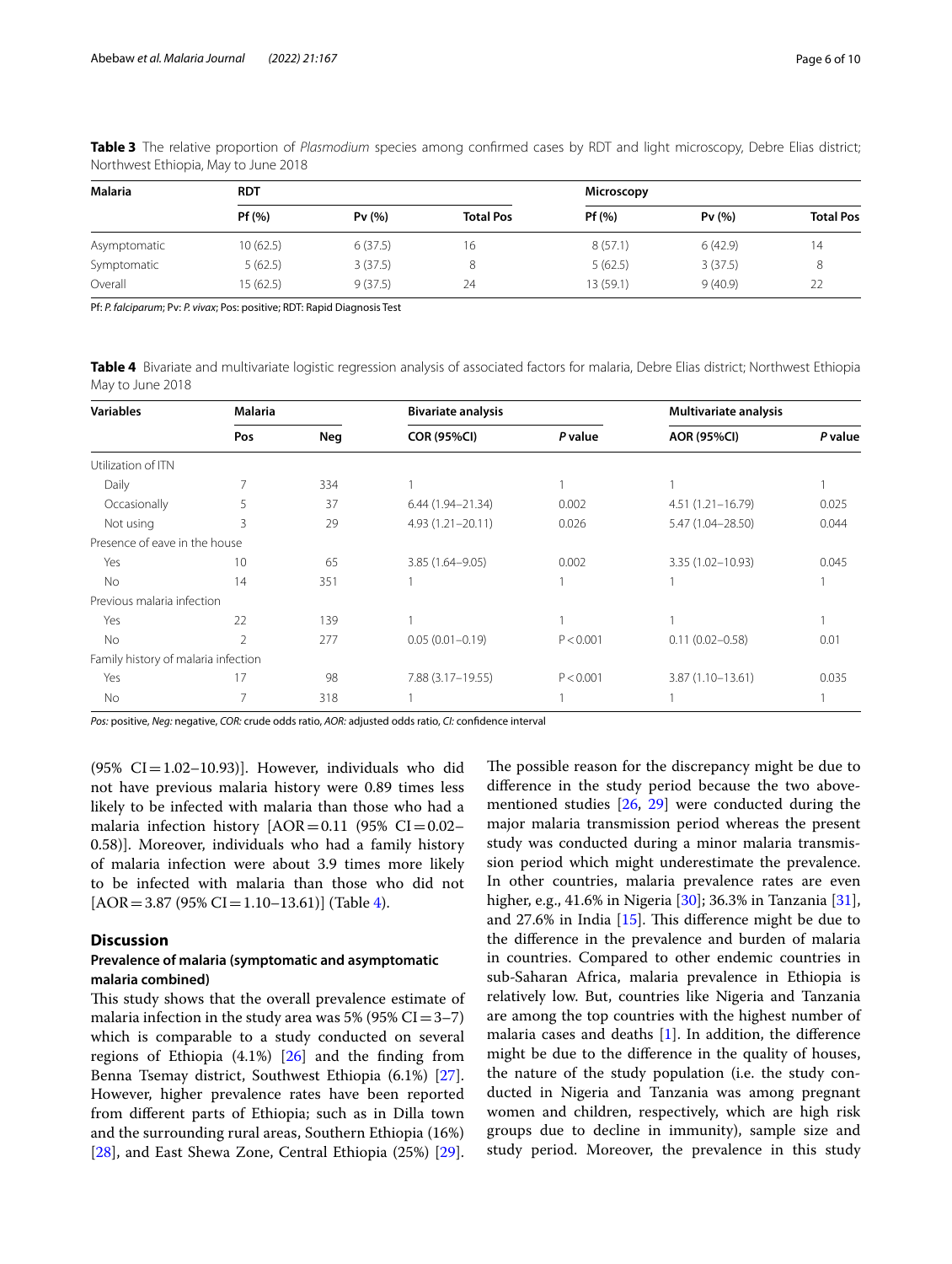sites was higher than the reports of studies conducted in Butajira, central Ethiopia (prevalence of 0.92%) [[32\]](#page-9-3). The MIS reports of Ethiopia in 2007, 2011, and 2015 showed a malaria prevalence of  $0.5-1.3\%$  [[20,](#page-8-19) [33](#page-9-4), [34](#page-9-5)]. The possible reason for the diference could be the diference in geographical location (rainfall, temperature and altitude), sample size (i.e. the study conducted in Butajira and the MIS reports of Ethiopia were conducted on a larger sample size than the present study), the locally implemented malaria control programmes (for instance IRS was not applied during the study period). In addition, the MIS reports of Ethiopia cover the whole parts of the country (malarious area and non-malarious area) whereas, the present study was done relatively on the malarious area.

#### **Prevalence of asymptomatic malaria infection**

The present study showed that the prevalence of asymptomatic malaria in Debre Elias district was 4.2% (95%  $CI = 2.1-6.5$ . This finding is comparable with the study conducted in Jiga (2.8%) [[35\]](#page-9-6) and Shalla district (5%) [[36\]](#page-9-7). It is also comparable with a prevalence of 5% on Tailand–Myanmar border [[37\]](#page-9-8). However, prevalence rates higher than the present study have been reported in other localities within Ethiopia; for instance, 14.5% in Pawe (western Ethiopia) [[19\]](#page-8-17), 6.8% in Sanja (northwest Ethiopia) [\[24\]](#page-8-23), and 9.1% in Arbaminch (southwest Ethiopia) [\[25](#page-8-24)]. A higher prevalence of asymptomatic malaria was also reported in other countries, e.g., 77.6% in Nigeria  $[38]$ , and 8% in Tanzania  $[31]$  $[31]$ . This difference might be attributed to diferences in geographical location relative to the present study area as the above-mentioned area is highly malarious and the population is continuously exposed to malaria this might lead to the development of immunity which results in asymptomatic malaria [\[3](#page-8-2)]. Another possible reason might be the diference in study design, quality of houses, nature of population, sample size, and study period (due to the seasonality of malaria in Ethiopia). Malaria control and prevention strategies applied in the area also might be a possible reason for the diference. For instance, the ITN ownership of the present study was higher than the study conducted in Arbaminch. It is a fact that ITN is a very important tool for the prevention of malaria transmission from mosquito to human or vice versa  $[39]$  $[39]$  $[39]$ . The study conducted in Mirab Abaya district near Arbaminch town in southwest Ethiopia, which is known to be highly malarious reported only a 1.2% prevalence of asymptomatic malaria  $[16]$  $[16]$  $[16]$ . The reason for the diference might be diferences in study population nature as the study conducted in Mirab Abaya was conducted among children only. Usually children develop severe malaria due to lower immune system. In addition, the reason for the discrepancy might be because of diferences in sample size, and diagnostic technique. Moreover, the fnding of the present study was higher than the studies conducted in China–Myanmar Border  $[17]$  $[17]$  and in Myanmar  $[40]$  $[40]$  the prevalence of asymptomatic malaria was reported as 0.3% and 1.44%, respectively. The possible reason for this discrepancy might be due to diference in prevalence of malaria in the countries according to the WHO 2021 report countries like China are near to malaria elimination phase [\[1](#page-8-0)], sample size, study design, and economic status (i.e. lack of constant budget is one of the challenges for the prevention of malaria).

#### **Prevalence of symptomatic malaria infection**

This study showed that the prevalence of symptomatic malaria in Debre Elias district was  $7.5\%$  (95% CI=2.8– 12.6). This finding is similar to the prevalence (7.52%) reported for Kombolcha (northeast Ethiopia) [\[41](#page-9-12)]. In Ethiopia, a much higher prevalence was reported in the East Shewa zone, central Ethiopia (20.5%) [[42\]](#page-9-13) in Hadiya zone, Sothern Ethiopia (25.8%) [[43](#page-9-14)], and in North-west Ethiopia (20.8%)  $[44]$  $[44]$  $[44]$ . This difference might be due to variation in study design and setting i.e. the study conducted in East Shewa, Hadiya zone, and Northern Ethiopia were carried out in health facilities which might overestimate the prevalence than a community-based study. A study conducted in the East Shewa zone was conducted during the major malaria transmission season and among children, whereas the present study was conducted during the minor malaria transmission season. In addition, lower ITN ownership (51%) reported from the study conducted in East Shewa Zone than in the present study might be the reason for the discrepancy. Moreover, outside Ethiopia, a lot higher prevalence rates have been reported, e.g. 64.5% in Tanzania  $[31]$  $[31]$  and 32.4% in China–Myanmar [[17\]](#page-8-15). The reason for this discrepancy might be due to diferences in nature of the population such as the study conducted in Tanzania was done among children who are a high-risk group to develop symptomatic malaria, epidemiology of malaria in the countries, and sample size (i.e. a study conducted in China–Myanmar was conducted among 34 suspected individuals this might lead to overestimating the prevalence).

Generally, in this study the prevalence of malaria among symptomatic and asymptomatic individuals was different. This difference may be due to that we have used diferent sample sizes and the diagnosis was done by low sensitive techniques, especially for the diagnosis of asymptomatic malaria [\[45](#page-9-16)]. Asymptomatic malaria infected individuals have developed partial immunity which clears the parasite and leads to low parasite density relative to symptomatic individuals. Due to this, the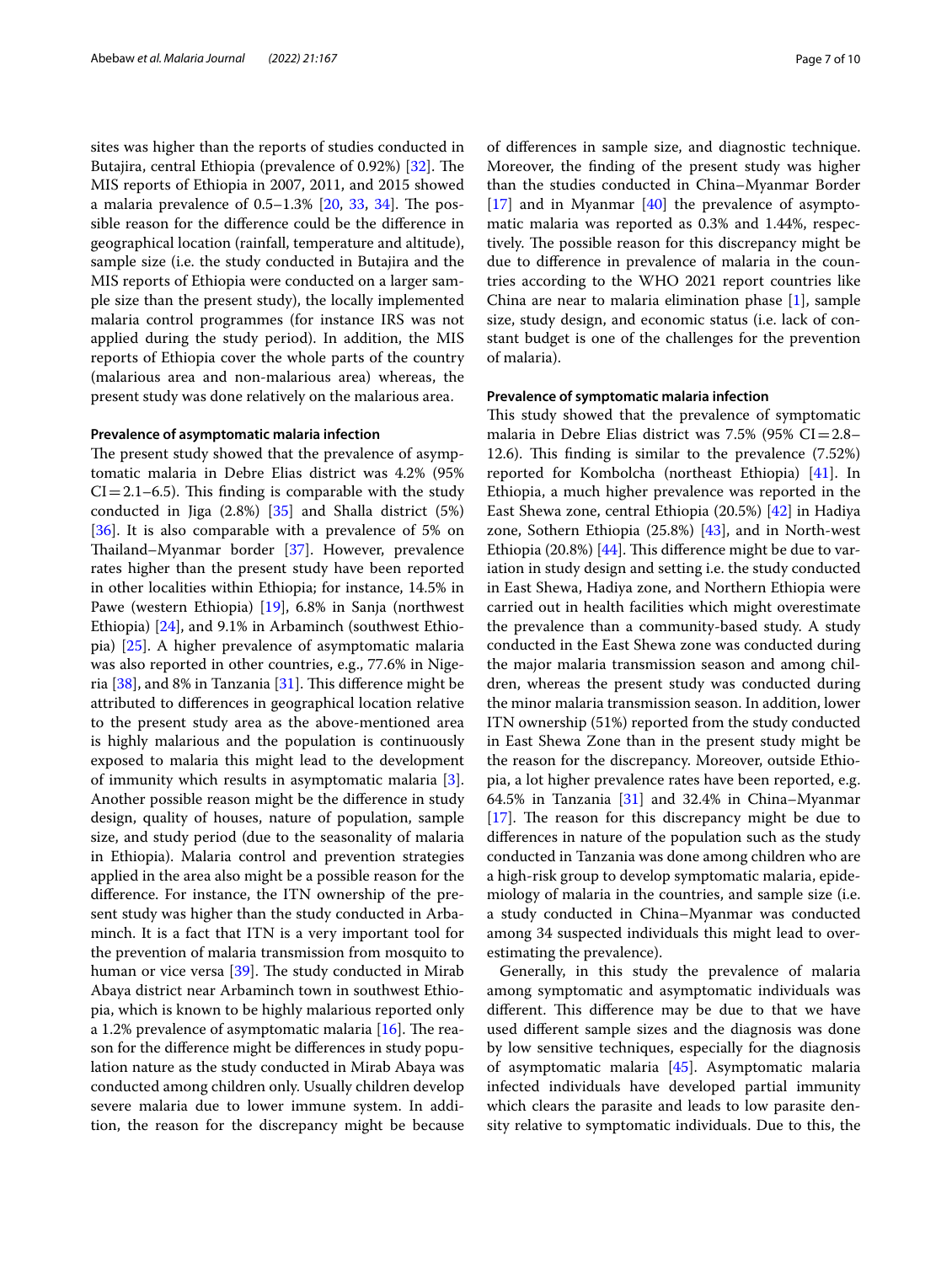detection of asymptomatic malaria may be missed by low sensitivity techniques like Microscopy and RDT [\[31,](#page-9-2) [46](#page-9-17)].

#### **The relative proportion of** *Plasmodium* **species**

In this study, *Plasmodium falciparum* was more predominant than *Plasmodium vivax* with a relative proportion of 59.1% and 40.1%, respectively. This finding is supported by a nationwide report in Ethiopia [\[20](#page-8-19), [33](#page-9-4), [34\]](#page-9-5) and study reports from other parts of Ethiopia, such as Pawe [[19\]](#page-8-17), Sanja [[24\]](#page-8-23), and Mirab Abaya [\[16](#page-8-28)]. In contrast, *Plasmodium vivax* dominated over *Plasmodium falciparum* in studies conducted in Hadiya zone [[43](#page-9-14)], East Shewa zone  $[29, 42]$  $[29, 42]$  $[29, 42]$ , and in Jiga (Northwest Ethiopia)  $[35]$  $[35]$ . This diference might be due to variation in the epidemiological distribution of *Plasmodium* species in diferent parts of Ethiopia, and most likely due to altitudinal and climatic diferences.

#### **Associated factors of malaria infections**

In the present study, the status of malaria and bed net utilization were strongly associated. The odds of being infected with malaria were higher among individuals who did not use a bed net and those who used bed nets occasionally than those who used daily ( $p < 0.05$ ). This finding is supported by a study conducted in Ethiopia [\[19](#page-8-17), [24](#page-8-23), [25,](#page-8-24) [43,](#page-9-14) [44\]](#page-9-15) and Nigeria [\[30\]](#page-9-1). Insecticide-treated bed nets provide protection both to the individuals sleeping under them by deterring mosquito bites and family members by killing mosquitoes, thereby reducing the transmission of malaria parasites [\[39](#page-9-10)]. Ownership of ITN was 94.3%, though usage patterns difered among the study subjects. This finding is consistent with the study conducted in Jiga [[35\]](#page-9-6) and Benna Tsemay district (southwestern Ethiopia) [[27\]](#page-8-26). Lower rates of ITN ownership have been reported by the studies carried out in Hadiya [\[43](#page-9-14)] and Arbaminch  $[25]$  $[25]$ . This difference might be due to the difference in the capacity of the health system, and the strengths of malaria control and prevention programmes.

Other associated factors which were identifed as important determinants for malaria infection were house structure, previous history of malaria episodes, and family history of malaria. The finding showed that living in houses with eave have a higher risk of acquiring malaria infection than those in the houses without eave. This is supported by the study conducted in some localities within Ethiopia  $[47]$  $[47]$ . The presence of eave(s) might enable mosquitoes to enter inside houses, and this increases the probability of indoor mosquito bites.

Malaria infection was strongly associated with a previous history of malaria episodes as was also observed in Sanja (Northwest Ethiopia) [\[24](#page-8-23)]. In addition, the risk of malaria infection was higher in those individuals who had a family history of malaria. This might be due to family members with a history of malaria infection being a reservoir for *Plasmodium* parasites and the source of infection for the rest of the family members.

The qualitative study on the utilization of ITNs could have given more information on risk factors. The cross-sectional nature of the study, could not allow us to determine whether the exposure or the outcome occurred first. The study was conducted in one season, and so the period prevalence is expected to vary, due to the seasonally bimodal distribution of malaria in Ethiopia.

# **Conclusion and recommendations**

In this study, the overall prevalence estimate of symptomatic and asymptomatic malaria was moderate. Among *Plasmodium* species, *Plasmodium falciparum* is found to be the highest prevalent in the area. Insecticide-treated bed nets have been sufficiently distributed to the household; however, none of the houses were sprayed by IRS in a period of 1 year prior to the study period. Regarding associated factors, utilization of ITN, availability of ITN, house with eave, previous history of malaria infection, and family history of malaria infection were signifcantly associated with malaria infection.

The results of the study may also help the local health centers and concerned health offices to know the burden of malaria and prevalent species in the study area and to plan well-organized malaria prevention and control programmes and/or scale up the existing prevention and control mechanisms of malaria. Indicating which type of *Plasmodium* species are the most prevalent in the study area is essential for devising management strategies. In addition, it will help to evaluate the efectiveness of malaria interventions being implemented in the study area. Based on the fndings, treating the malaria carriers especially asymptomatic ones during the minor transmission seasons is also very important to prevent reservoirs for the major transmission period. Furthermore, the study will be used as recent information for those who need to conduct further investigation in the area.

Further prevalence studies should be conducted by using highly sensitive and specifc techniques such as PCR. During the screening of malaria in the community, both asymptomatic and symptomatic malaria should be considered in the implementation of the control/elimination programme such that the efectiveness of control strategies can be monitored by reliable metrics.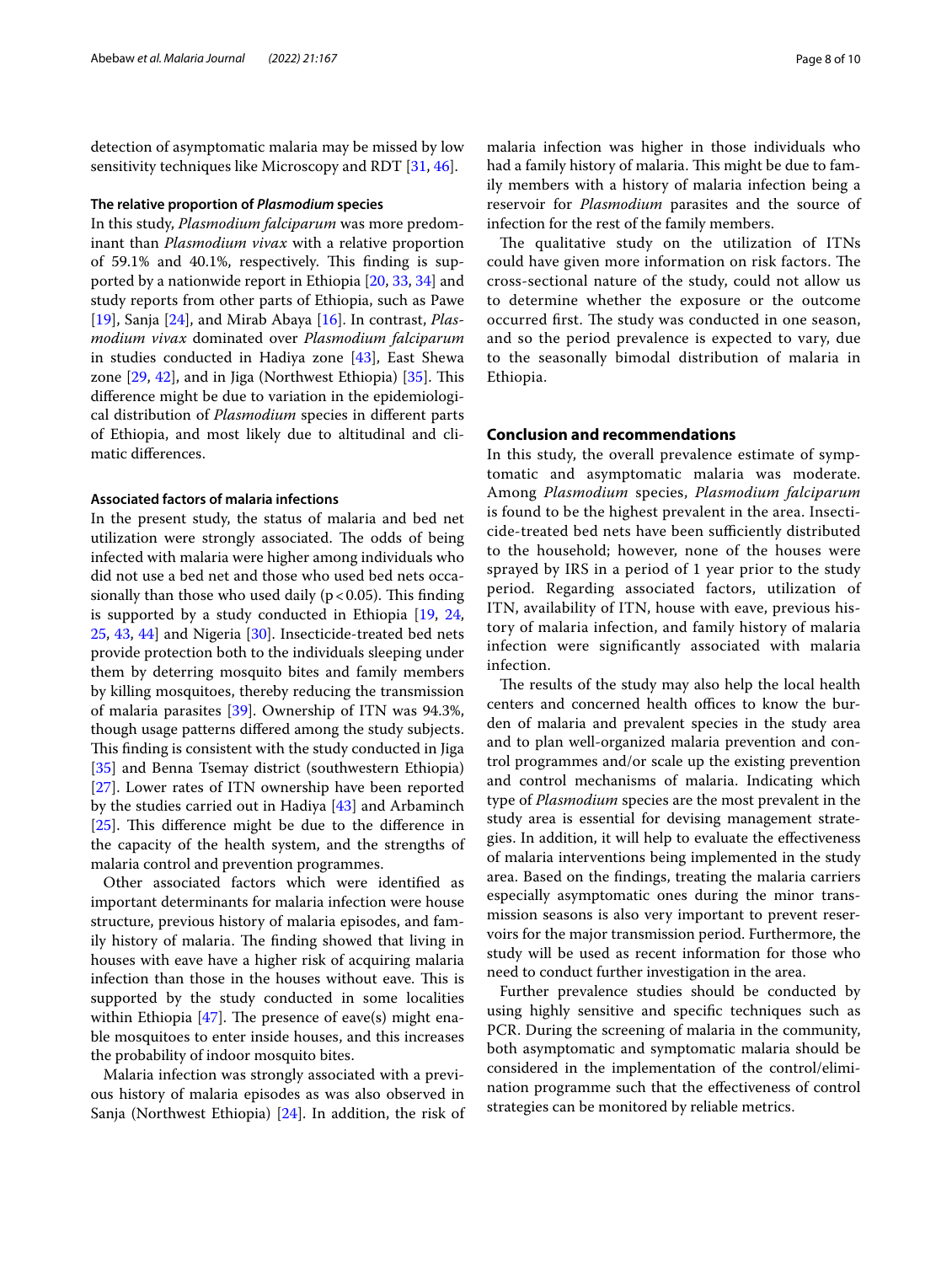#### **Abbreviations**

IRS: Indoor Residual Spraying; ITNs: Insecticide-treated bed Nets; WHO: World Health Organization; RDT: Rapid Diagnostic Tests; MIS: Malaria indicator survey.

# **Supplementary Information**

The online version contains supplementary material available at [https://doi.](https://doi.org/10.1186/s12936-022-04194-7) [org/10.1186/s12936-022-04194-7](https://doi.org/10.1186/s12936-022-04194-7).

<span id="page-8-18"></span>**Additional fle 1: Table S1.** Bivariate analysis of associated factors for malaria, Debre Elias district; Northwest Ethiopia, May to June 2018.

#### **Acknowledgements**

We would like to thank Addis Ababa University for giving us the chance to do this research, the data collectors, Debre Elias district health office, Guay Health center, Genete Health post, Chago Health post, and the participants involved in this study.

#### **Author contributions**

All authors contributed to data analysis, drafting, and revising the fnal manuscript. All authors read and approved the fnal manuscript.

#### **Funding**

The research was fully funded by Addis Ababa University.

#### **Availability of data and materials**

The datasets used and/or analyzed during the current study are available from the corresponding author upon reasonable request.

#### **Declarations**

#### **Ethics approval and consent to participate**

Ethical clearance letter was obtained from Department Research Ethics Review Committee (DRERC), Department of Microbiology, Immunology and Parasitology, College of Health Science, Addis Ababa University: Ref No. DERC/17/18/02-N, Date: 20 March 2018. Written informed consent/assent was obtained from participants or guardians/parents/of the participant in the case of children (age less than 18 years). All symptomatic and asymptomatic individuals with malaria were linked to the nearest health institution for appropriate treatment as per the national malaria treatment guideline.

#### **Consent for publication**

Not applicable.

#### **Competing interests**

The authors declare that they have no competing interests.

#### **Author details**

<sup>1</sup> Department of Medical Laboratory Science, College of Health Sciences, Debre Markos University, P.O. Box: 269, Debre Markos, Ethiopia. <sup>2</sup> Department of Microbiology, Immunology and Parasitology, College of Health Sciences, Addis Ababa University, Addis Ababa, Ethiopia.

# Received: 11 August 2021 Accepted: 21 May 2022<br>Published online: 03 June 2022

#### **References**

- <span id="page-8-0"></span>1. WHO. World malaria report 2021. Geneva: World Health Organization; 2021.
- <span id="page-8-1"></span>2. Collins WE. *Plasmodium knowlesi*: a malaria parasite of monkeys and humans. Annu Rev Entomol. 2012;57:107–21.
- <span id="page-8-2"></span>3. Lindblade KA, Steinhardt L, Samuels A, Kachur SP, Slutsker L. The silent threat: asymptomatic parasitemia and malaria transmission. Expert Rev Anti-infect Ther. 2013;11:623–39.
- <span id="page-8-3"></span>4. Schellenberg D, Menendez C, Kahigwa E, Font F, Galindo C, Acosta C, et al. African children with malaria in an area of intense *Plasmodium*

*falciparum* transmission: features on admission to the hospital and risk factors for death. Am J Trop Med Hyg. 1999;61:431–8.

- <span id="page-8-4"></span>5. Alves FP, Gil LHS, Marrelli MT, Ribolla PE, Camargo EP, Da Silva LHP. Asymptomatic carriers of *Plasmodium* spp. as infection source for malaria vector mosquitoes in the Brazilian Amazon. J Med Entomol. 2005;42:777–9.
- <span id="page-8-5"></span>6. Makanga M. A review of the efects of artemether–lumefantrine on gametocyte carriage and disease transmission. Malar J. 2014;13:291.
- <span id="page-8-6"></span>7. Laishram DD, Sutton PL, Nanda N, Sharma VL, Sobti RC, Carlton JM, et al. The complexities of malaria disease manifestations with a focus on asymptomatic malaria. Malar J. 2012;11:29.
- <span id="page-8-7"></span>8. Federal Ministry of Health. National strategic plan for malaria prevention, control and elimination in Ethiopia 2011–2015. Addis Ababa: Federal Ministry of Health; 2010.
- <span id="page-8-8"></span>9. PMI. Malaria operational plan FY 2020. President's Malaria Initiative (PMI), Ethiopia; 2020.
- <span id="page-8-9"></span>10. Adhanom T, Deressa W, Witten K, Getachew A, Seboxa T. Malaria. In: Berhane Y, Haile-Mariam D, Kloos H, editors. Epidemiology and ecology of health and disease in Ethiopia. New York: Routledge; 2006. p. 556–76.
- <span id="page-8-10"></span>11. Federal Ministry of Health. MoH. Ethiopia national malaria guideline. 3rd ed. Addis Ababa: Federal Ministry of Health; 2012.
- <span id="page-8-11"></span>12. WHO. World malaria report 2015. Geneva: World Health Organization; 2016.
- <span id="page-8-12"></span>13. Njama-Meya D, Kamya MR, Dorsey G. Asymptomatic parasitaemia as a risk factor for symptomatic malaria in a cohort of Ugandan children. Trop Med Int Health. 2004;9:862–8.
- <span id="page-8-13"></span>14. Galatas B, Bassat Q, Mayor A. Malaria parasites in the asymptomatic: looking for the hay in the haystack. Trends Parasitol. 2016;32:296–308.
- <span id="page-8-14"></span>15. Chourasia M, Raghavendra K, Bhatt R, Swain D, Valecha N, Kleinschmidt I. Burden of asymptomatic malaria among a tribal population in a forested village of central India: a hidden challenge for malaria control in India. Public Health. 2017;147:92–7.
- <span id="page-8-28"></span>16. Abossie A, Bekele A, Yohanes T, Abera A. Prevalence of asymptomatic *Plasmodium falciparum* and *Plasmodium vivax* malaria carriage among school children of malaria endemic areas of Mirab Abaya district, Southern Ethiopia. J Parasitol Vector Biol. 2017;9:1–7.
- <span id="page-8-15"></span>17. Huang F, Takala-Harrison S, Liu H, Xu J-W, Yang H-L, Adams M, et al. Prevalence of clinical and subclinical *Plasmodium falciparum* and *Plasmodium vivax* malaria in two remote rural communities on the Myanmar–China border. Am J Trop Med Hyg. 2017;97:1524–31.
- <span id="page-8-16"></span>18. Melaku A, Abebe A. Bovine trypanosomosis and its vector type and density at Debre Elias district, north-western, Ethiopia. J Adv Vet Res. 2012;2:247–51.
- <span id="page-8-17"></span>19. Beyene H, Telele N, Mekuria A. Asymptomatic malaria and associated factors in Pawe, northern Ethiopia. Int J Infect Trop Dis. 2015;2:60–9.
- <span id="page-8-19"></span>20. Federal Ministry of Health. Ethiopia national malaria indicator survey 2007. Addis Ababa: Federal Ministry of Health; 2008.
- <span id="page-8-20"></span>21. WHO. Basic malaria microscopy: Part I. Learner's guide. Geneva: World Health Organization; 2010.
- <span id="page-8-21"></span>22. Eke R, Chigbu L, Nwachukwu W. High prevalence of asymptomatic *Plasmodium* infection in a suburb of Aba Town, Nigeria. Ann Afr Med. 2006;5:42–5.
- <span id="page-8-22"></span>23. Zhou G, Yewhalaw D, Lo E, Zhong D, Wang X, Degefa T, et al. Analysis of asymptomatic and clinical malaria in urban and suburban settings of southwestern Ethiopia in the context of sustaining malaria control and approaching elimination. Malar J. 2016;15:250.
- <span id="page-8-23"></span>24. Worku L, Damtie D, Endris M, Getie S, Aemero M. Asymptomatic malaria and associated risk factors among school children in Sanja town, Northwest Ethiopia. Int Sch Res Not. 2014;2014: 303269.
- <span id="page-8-24"></span>25. Nega D, Dana D, Tefera T, Eshetu T. Prevalence and predictors of asymptomatic malaria parasitemia among pregnant women in the rural surroundings of Arbaminch Town, South Ethiopia. PLoS ONE. 2015;10: e0123630.
- <span id="page-8-25"></span>26. Graves PM, Richards FO, Ngondi J, Emerson PM, Shargie EB, Endeshaw T, et al. Individual, household and environmental risk factors for malaria infection in Amhara, Oromia and SNNP regions of Ethiopia. Trans R Soc Trop Med Hyg. 2009;103:1211–20.
- <span id="page-8-26"></span>27. Debo GW, Kassa DH. Prevalence of malaria and associated factors in Benna Tsemay district of pastoralist community, southern Ethiopia. Trop Dis Travel Med Vaccines. 2016;2:16.
- <span id="page-8-27"></span>28. Molla E, Ayele B. Prevalence of malaria and associated factors in Dilla town and the surrounding rural areas, Gedeo Zone, southern Ethiopia. J Bacteriol Parasitol. 2015;6:5.